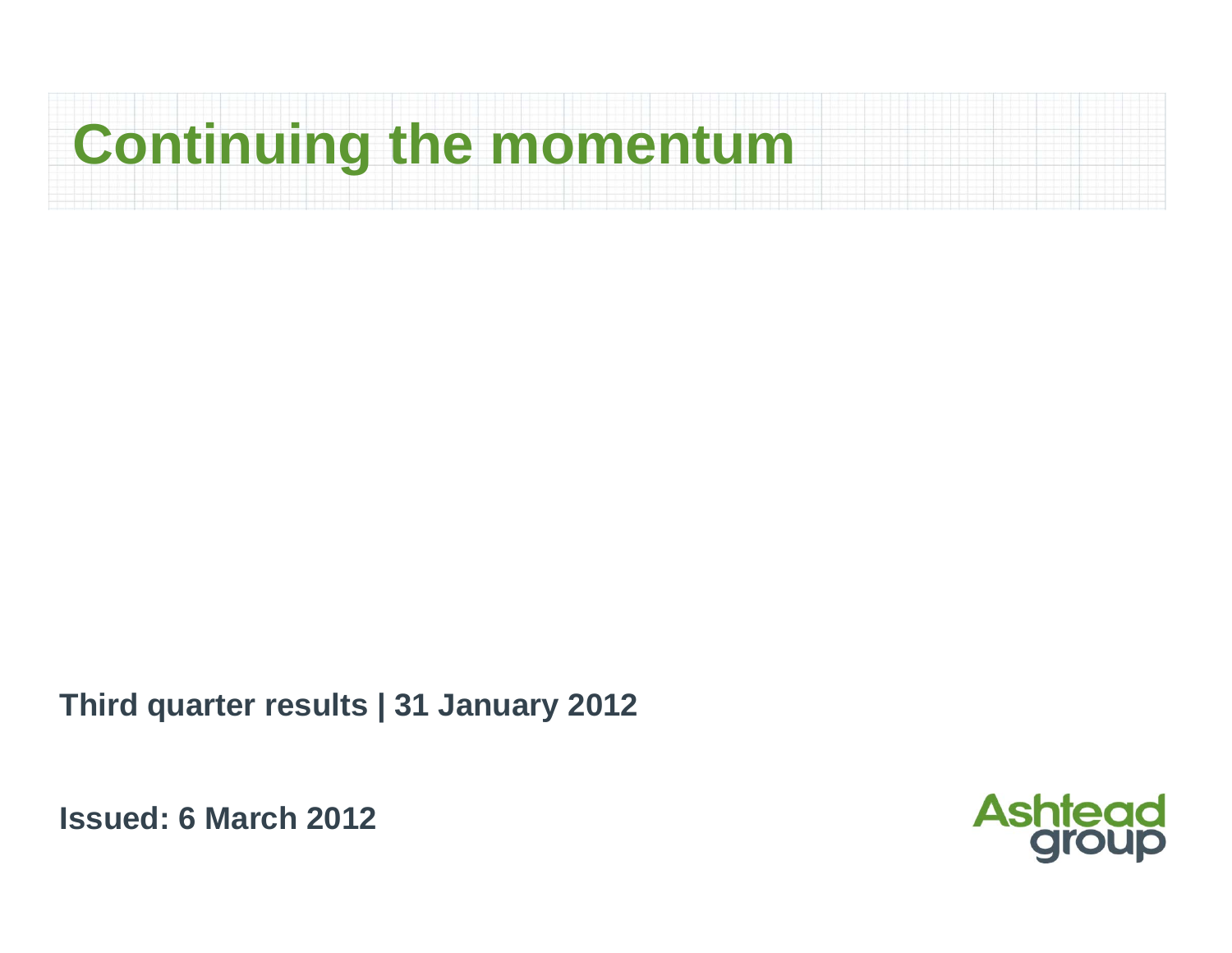### **Legal notice**

This presentation has been prepared to inform investors and prospective investors in the secondary markets about the Group and does not constitute an offer of securities or otherwise constitute an invitation or inducement to any person to underwrite, subscribe for or otherwise acquire securities in Ashtead Group plc or any of its subsidiary companies.

The presentation contains forward looking statements which are necessarily subject to risks and uncertainties because they relate to future events. Our business and operations are subject to a variety of risks and uncertainties, many of which are beyond our control and, consequently, actual results may differ materially from those projected by any forward looking statements.

Some of the factors which may adversely impact some of these forward looking statements are discussed in the Principal Risks and Uncertainties section on pages 26–27 of the Group's Annual Report and Accounts for the year ended 30 April 2011 and in the unaudited results for the third quarter ended 31 January 2012 under "Current trading and outlook" and "Principal risks and uncertainties". Both these reports may be viewed on the Group's website at **www.ashteadgroup.com**

This presentation contains supplemental non-GAAP financial and operating information which the Group believes provides valuable insight into the performance of the business. Whilst this information is considered as important, it should be viewed as supplemental to the Group's financial results prepared in accordance with International Financial Reporting Standards and not as a substitute for them.

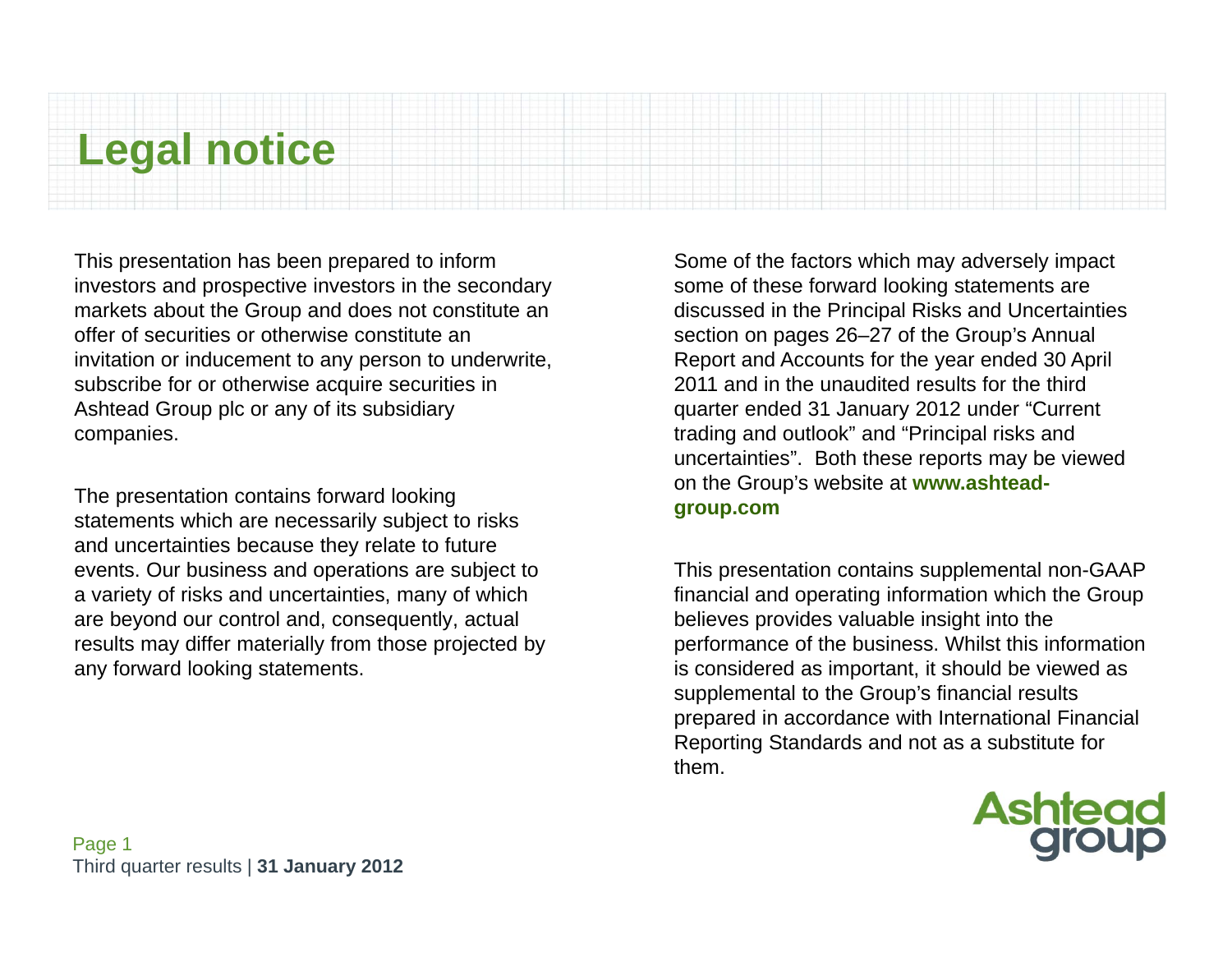# **Overview**

- $\bullet$ Record third quarter pre-tax profit of £21m (2011: £2m loss)
- $\bullet$ Group nine month EBITDA margin rises to 35% (2011: 31%) with Sunbelt at 37% (2011: 33%)
- $\bullet$ Leverage reduced to 2.5x EBITDA (2011: 2.8x)
- $\bullet$ Full year profit anticipated to be significantly ahead of our earlier expectations

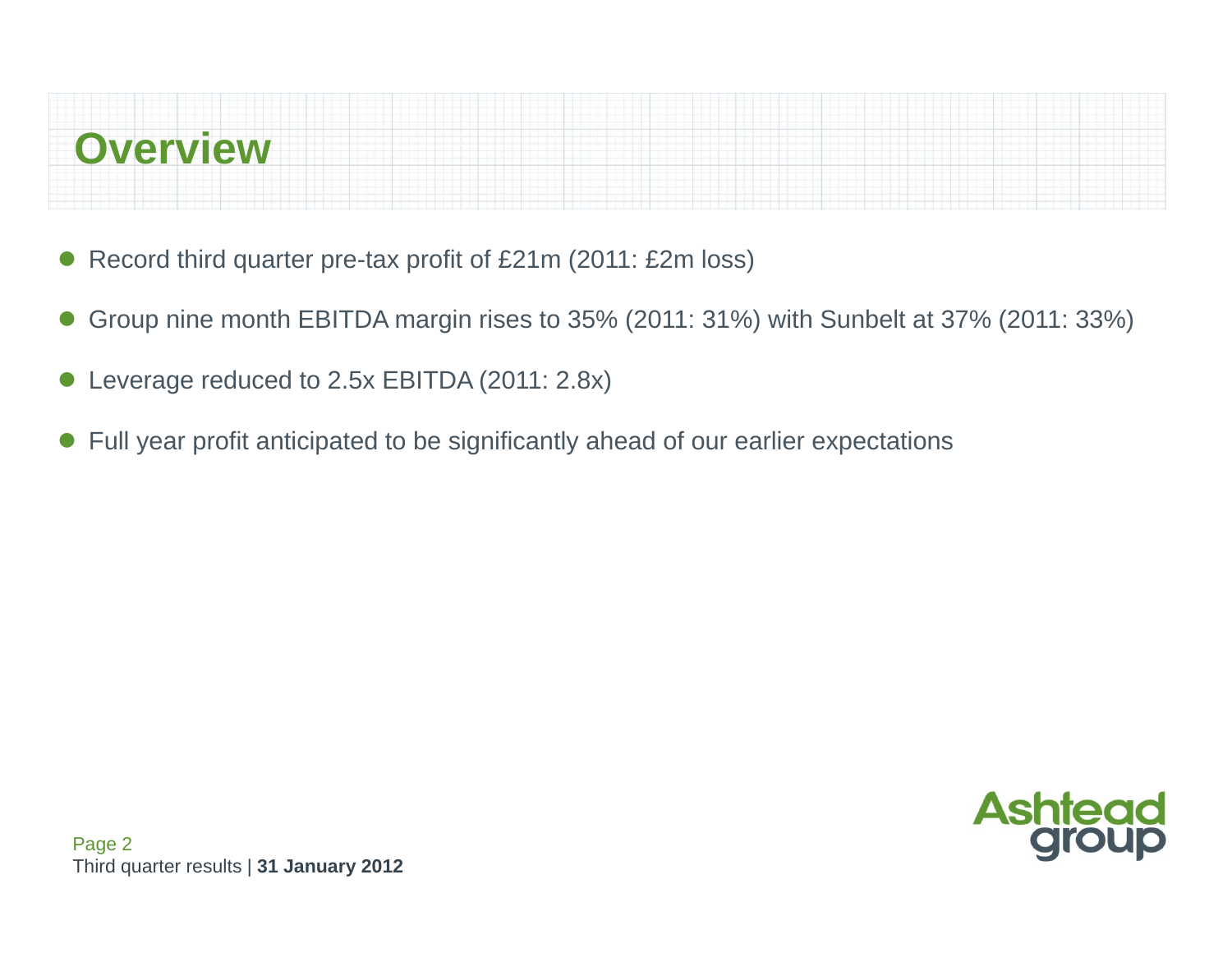## **Q3 Group revenue and profit**

|                                           | Q3          |               |                     |                     |  |
|-------------------------------------------|-------------|---------------|---------------------|---------------------|--|
|                                           | 2011        |               | 2012                |                     |  |
| E(m)                                      | As reported | At 2012 rates | <b>Actual rates</b> | change <sup>1</sup> |  |
| <b>Revenue</b>                            | 221         | 224           | 271                 | $+21%$              |  |
| - of which rental                         | 197         | 199           | 243                 | $+22%$              |  |
| <b>Operating costs</b>                    | (161)       | (163)         | (185)               | $+14%$              |  |
| <b>EBITDA</b>                             | 60          | 61            | 86                  | $+40%$              |  |
| Depreciation                              | (45)        | (46)          | (52)                | $+14%$              |  |
| <b>Operating profit</b>                   | 15          | 15            | 34                  | $+118%$             |  |
| Net interest                              | (17)        | (16)          | (13)                | $-21%$              |  |
| <b>Profit before tax and amortisation</b> | (2)         | (1)           | 21                  |                     |  |
| Earnings per share (p)                    |             |               | 2.7                 |                     |  |
|                                           | (0.2)       | (0.1)         |                     |                     |  |
| <b>Margins</b>                            |             |               |                     |                     |  |
| $-EBITDA$                                 | 27%         | 27%           | 32%                 |                     |  |
| - Operating profit                        | 7%          | 7%            | 12%                 |                     |  |

<sup>1</sup> At constant exchange rates

<sup>2</sup> The results in the table above are the Group's underlying results and are stated before amortisation of acquired intangibles and fair value remeasurements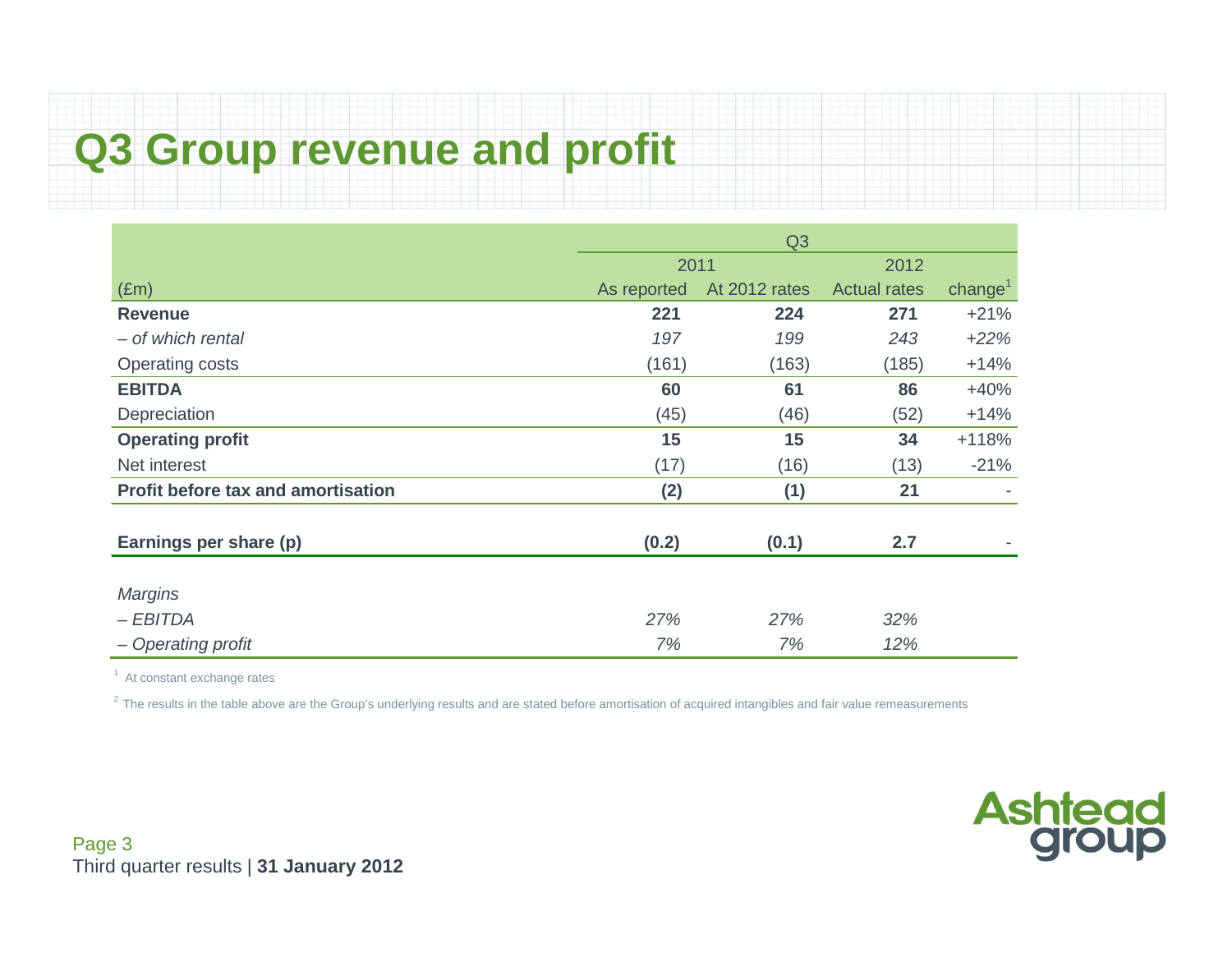### **Nine months Group revenue and profit**

|                                           |             | Nine months   |                     |                     |  |  |
|-------------------------------------------|-------------|---------------|---------------------|---------------------|--|--|
|                                           |             | 2011          | 2012                |                     |  |  |
| $(\text{Em})$                             | As reported | At 2012 rates | <b>Actual rates</b> | change <sup>1</sup> |  |  |
| <b>Revenue</b>                            | 706         | 688           | 847                 | $+23%$              |  |  |
| - of which rental                         | 638         | 622           | 759                 | $+22%$              |  |  |
| <b>Operating costs</b>                    | (485)       | (473)         | (555)               | $+17%$              |  |  |
| <b>EBITDA</b>                             | 221         | 215           | 292                 | $+36%$              |  |  |
| Depreciation                              | (140)       | (137)         | (149)               | $+9%$               |  |  |
| <b>Operating profit</b>                   | 81          | 78            | 143                 | $+84%$              |  |  |
| Net interest                              | (53)        | (51)          | (38)                | $-25%$              |  |  |
| <b>Profit before tax and amortisation</b> | 28          | 27            | 105                 | +286%               |  |  |
|                                           |             |               |                     |                     |  |  |
| Earnings per share (p)                    | 3.7         | 3.5           | 13.3                | $+285%$             |  |  |
|                                           |             |               |                     |                     |  |  |
| <b>Margins</b>                            |             |               |                     |                     |  |  |
| – EBITDA                                  | 31%         | 31%           | 35%                 |                     |  |  |
| - Operating profit                        | 11%         | 11%           | 17%                 |                     |  |  |

 $<sup>1</sup>$  At constant exchange rates</sup>

 $2$  The results in the table above are the Group's underlying results and are stated before amortisation of acquired intangibles and fair value remeasurements

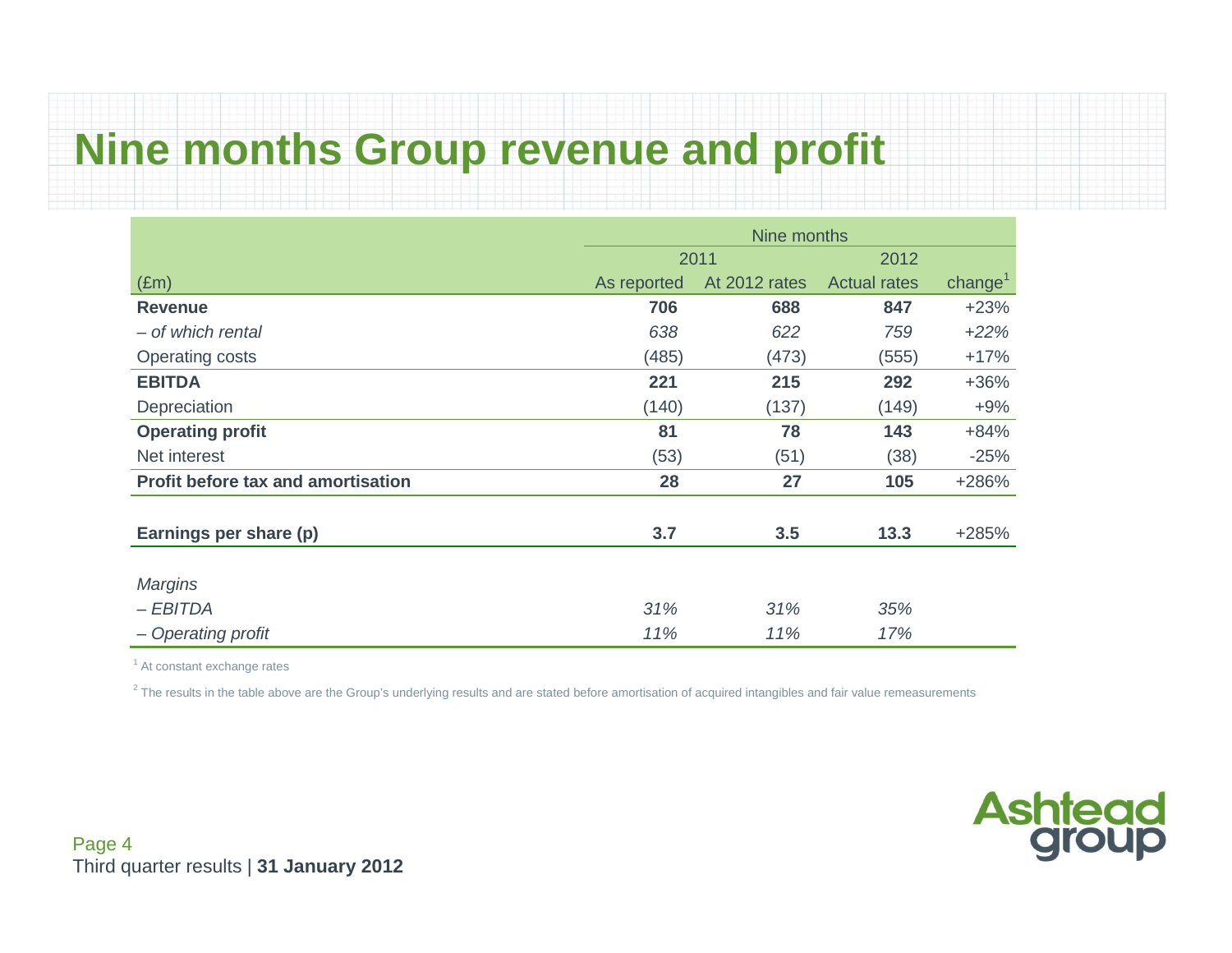## **Sunbelt – revenue drivers**

**Continuation of strong performance in both volume and yield**



■ 2011 ■ 2012

Yield excludes Empire's largely "pass through" erection and dismantling billings

Page 5 Third quarter results | **31 January 2012**

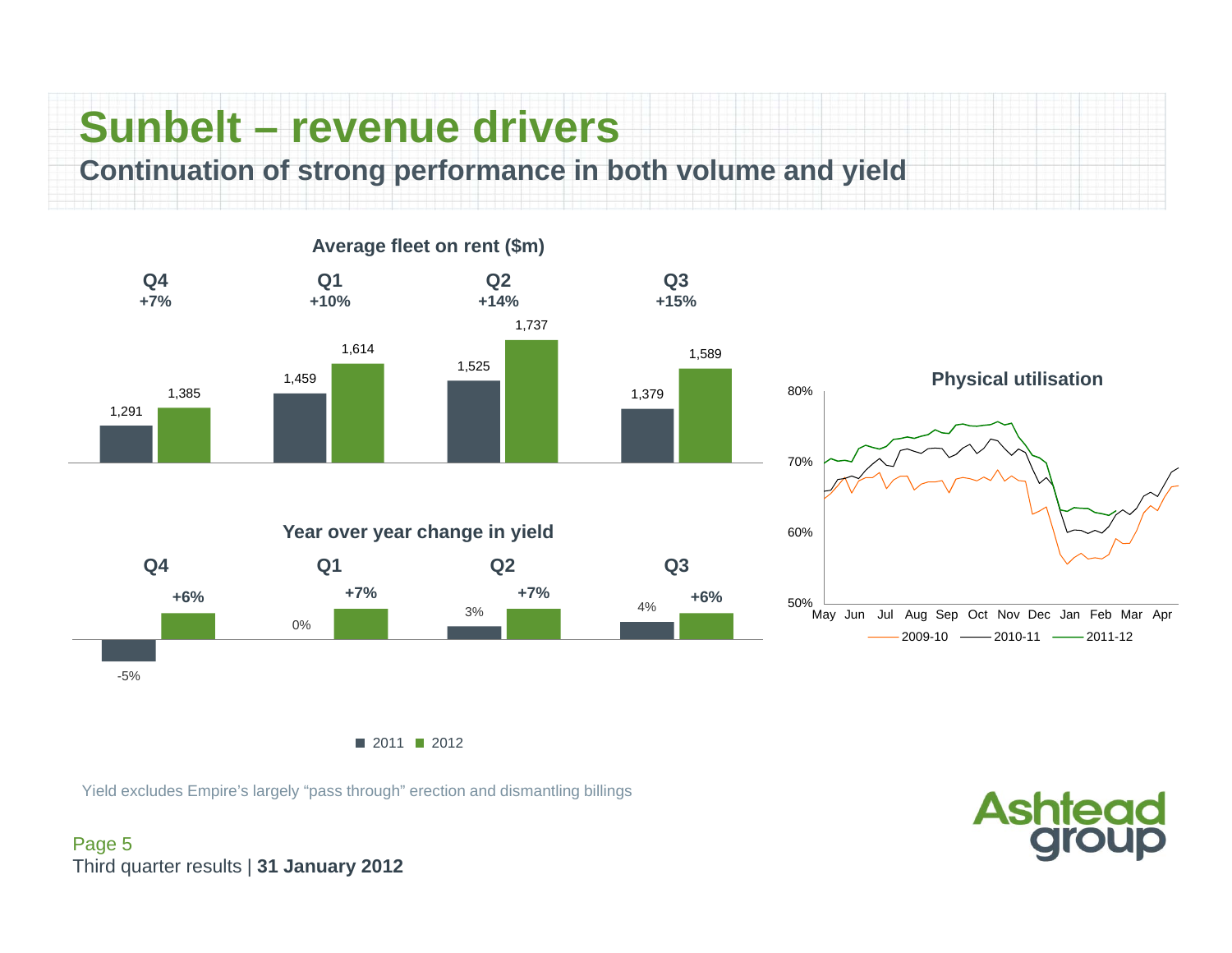### **A-Plant – revenue drivers**

**Continued emphasis on returns as in recent quarters**





**Ashtead**<br>group

Yield excludes increased level of re-rent revenue resulting from recent contract win

Page 6 Third quarter results | **31 January 2012**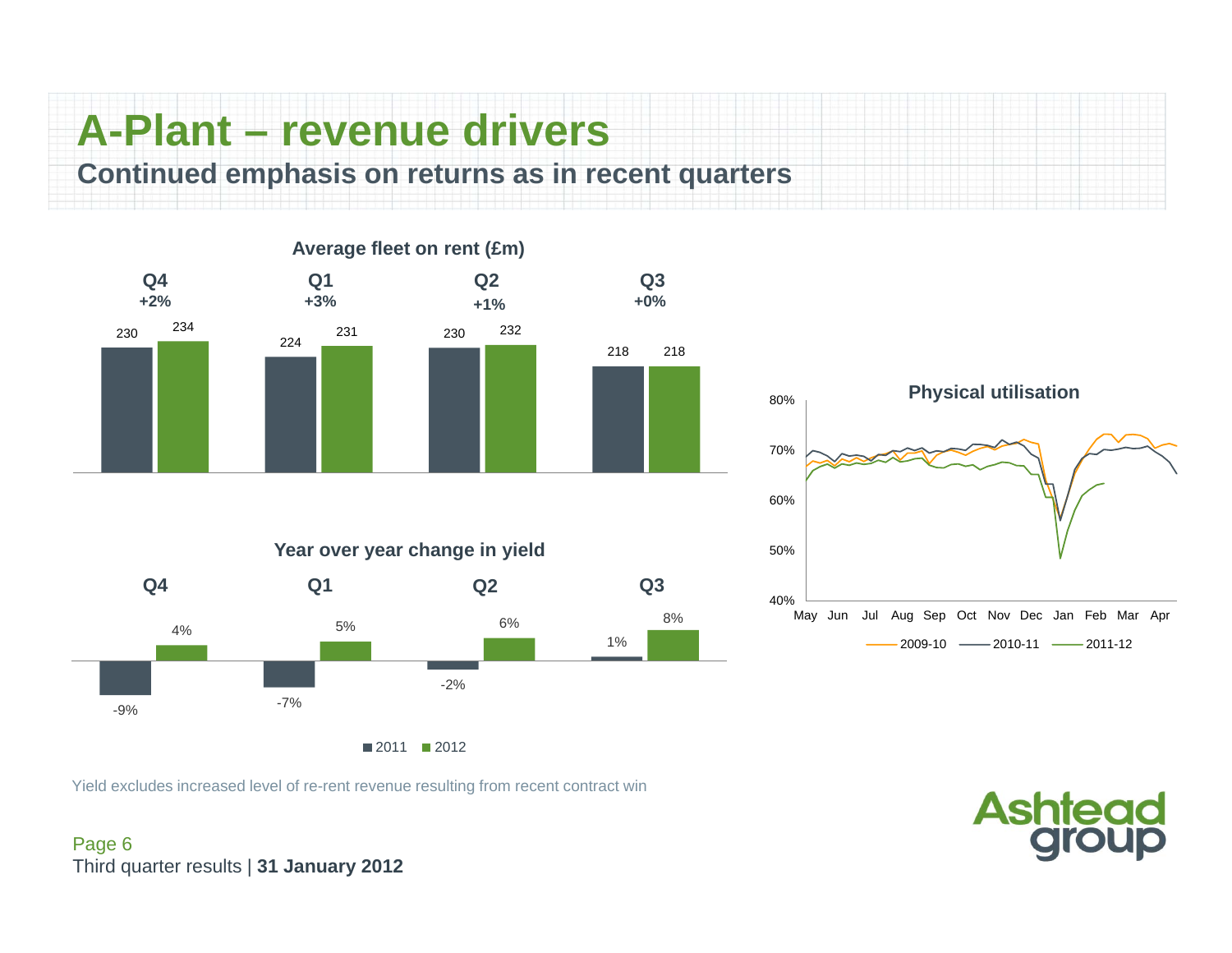### **Strong fleet investment while continuing to deleverage**



**Net debt (£m)**



**Fleet size (£m)**







### **LTM EBITDA (£m)**



**Net debt to EBITDA leverage (times)**



Note: All data is on a constant exchange rate basis

#### Page 7 Third quarter results | **31 January 2012**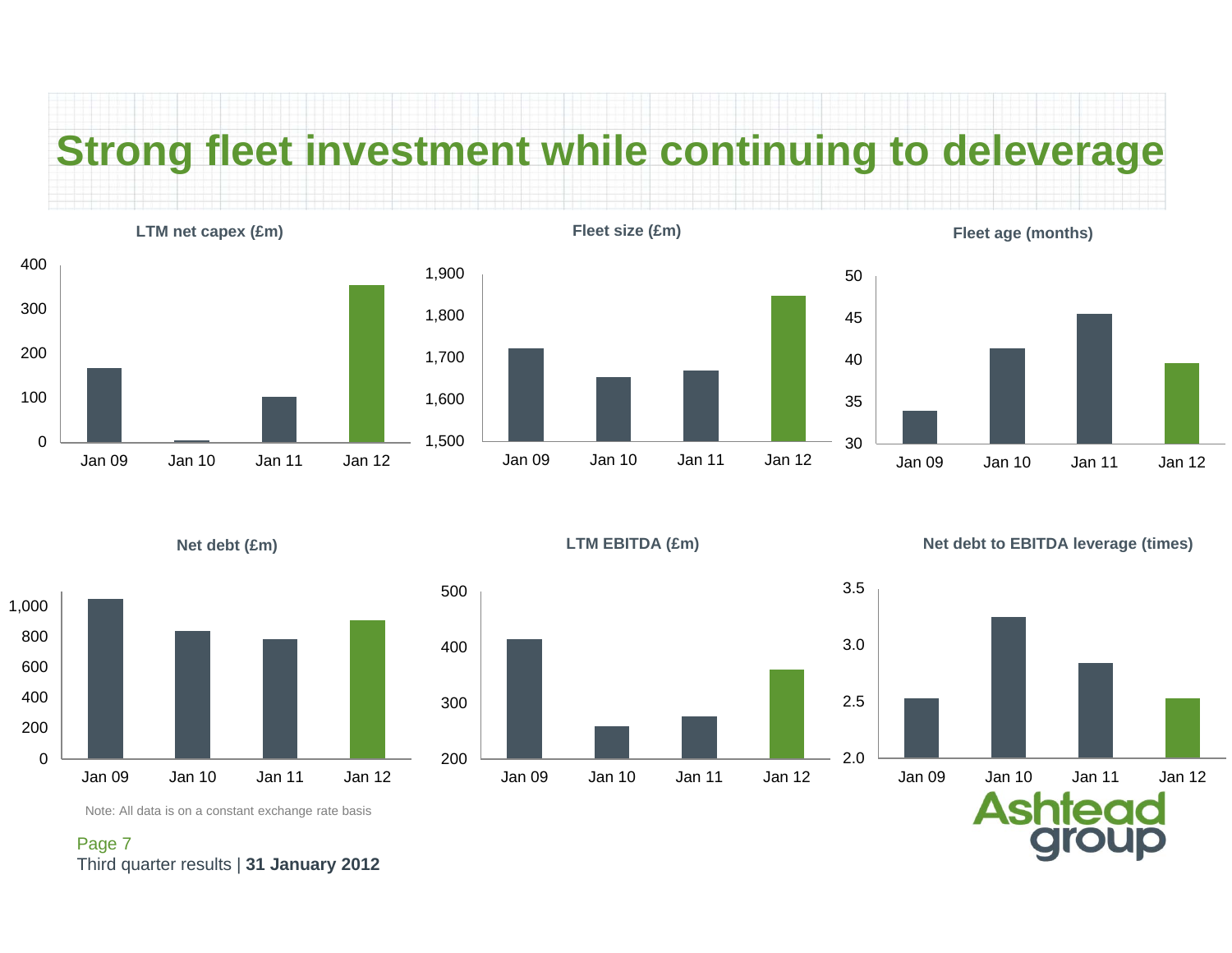# **Summary**

- $\bullet$ Momentum established in recent quarters continues
- $\bullet$ Continue to invest strongly in organic growth funded by strong EBITDA (margin)
- $\bullet$ \$2.3bn US fleet 10% larger than a year ago
- $\bullet$ Further deleverage to 2.5x EBITDA
- $\bullet$ Well positioned to take advantage of current and longer term market trends
- $\bullet$ Full year profit anticipated to be significantly ahead of our earlier expectations

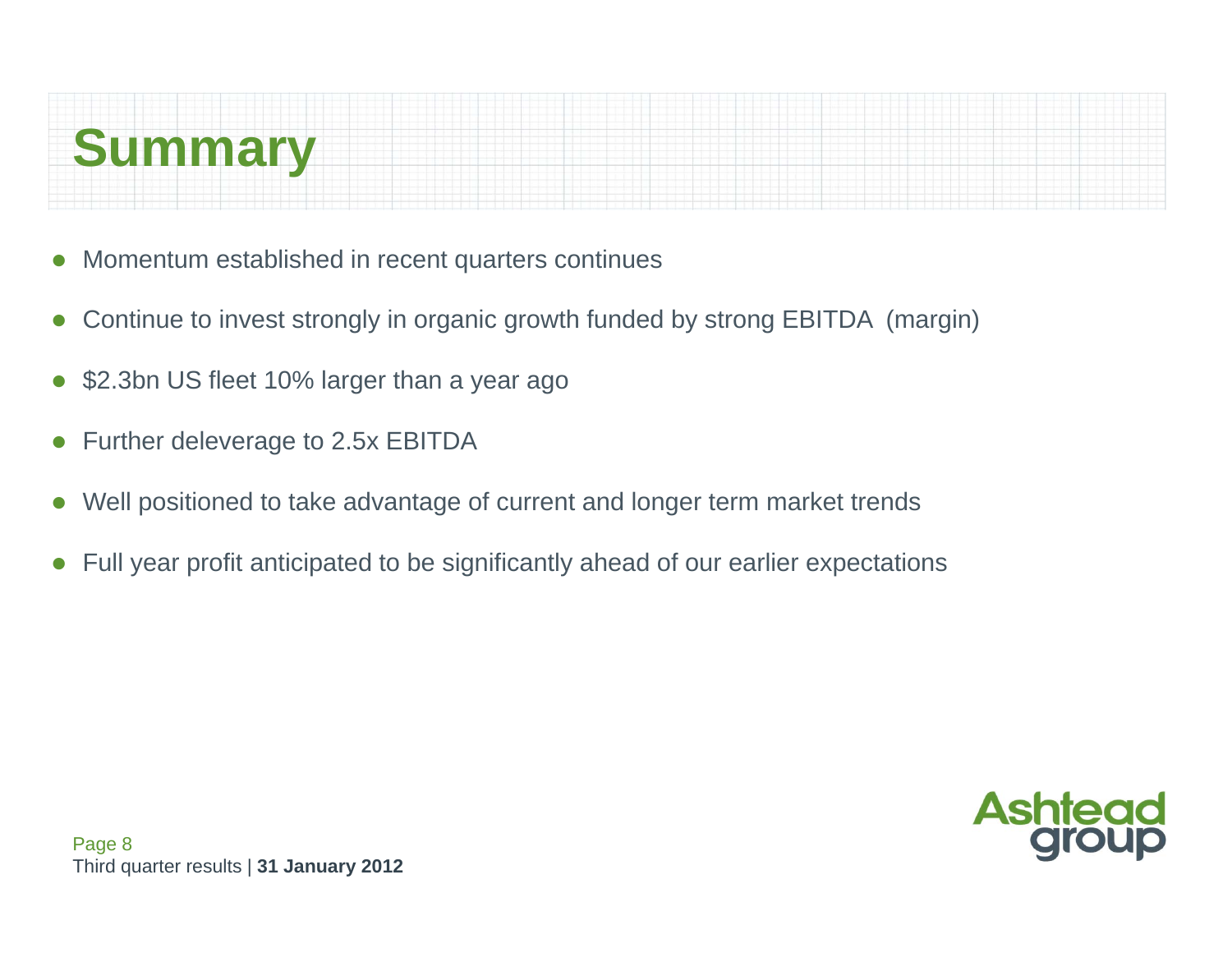



Page 9 Third quarter results | **31 January 2012**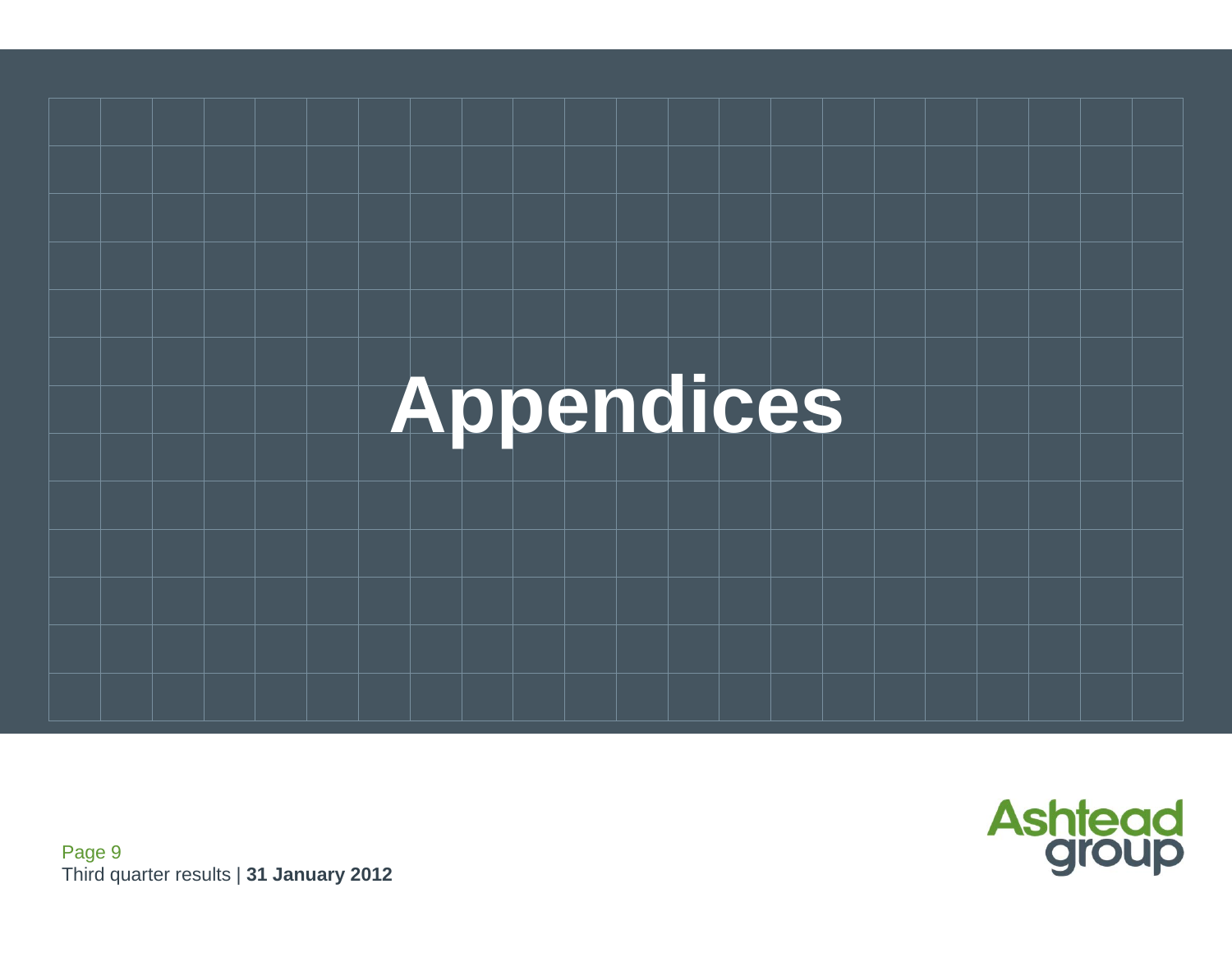### **Divisional performance – Q3**

|                                                    | <b>Revenue</b> |                          |                          | <b>EBITDA</b> |       |        | <b>Profit</b> |        |         |
|----------------------------------------------------|----------------|--------------------------|--------------------------|---------------|-------|--------|---------------|--------|---------|
|                                                    | 2011           | 2012                     | change                   | 2011          | 2012  | change | 2011          | 2012   | change  |
| Sunbelt (\$m)                                      | 288.7          | 354.2                    | $+23%$                   | 85.5          | 120.3 | $+41%$ | 29.4          | 55.3   | $+88%$  |
|                                                    |                |                          |                          |               |       |        |               |        |         |
| Sunbelt (£m)                                       | 182.6          | 226.7                    | $+24%$                   | 53.8          | 77.2  | $+43%$ | 18.4          | 35.7   | $+94%$  |
| A-Plant                                            | 38.8           | 44.6                     | $+15%$                   | 8.9           | 10.8  | $+21%$ | (1.1)         | 0.1    |         |
| Group central costs                                |                | $\overline{\phantom{a}}$ | $\overline{\phantom{a}}$ | (2.4)         | (2.2) | $-12%$ | (2.4)         | (2.1)  | $-12%$  |
|                                                    | 221.4          | 271.3                    | $+23%$                   | 60.3          | 85.8  | $+42%$ | 14.9          | 33.7   | $+127%$ |
| Net financing costs                                |                |                          |                          |               |       |        | (16.6)        | (13.1) | $-21%$  |
| Profit before tax, remeasurements and amortisation |                |                          |                          |               |       |        | (1.7)         | 20.6   |         |
| Fair value remeasurements and amortisation         |                |                          |                          |               |       |        | (0.3)         | (0.6)  |         |
| Profit before taxation                             |                |                          |                          |               |       |        | (2.0)         | 20.0   |         |
| <b>Taxation</b>                                    |                |                          |                          |               |       |        | 0.8           | (7.2)  |         |
| Profit after taxation                              |                |                          |                          |               |       |        | (1.2)         | 12.8   |         |

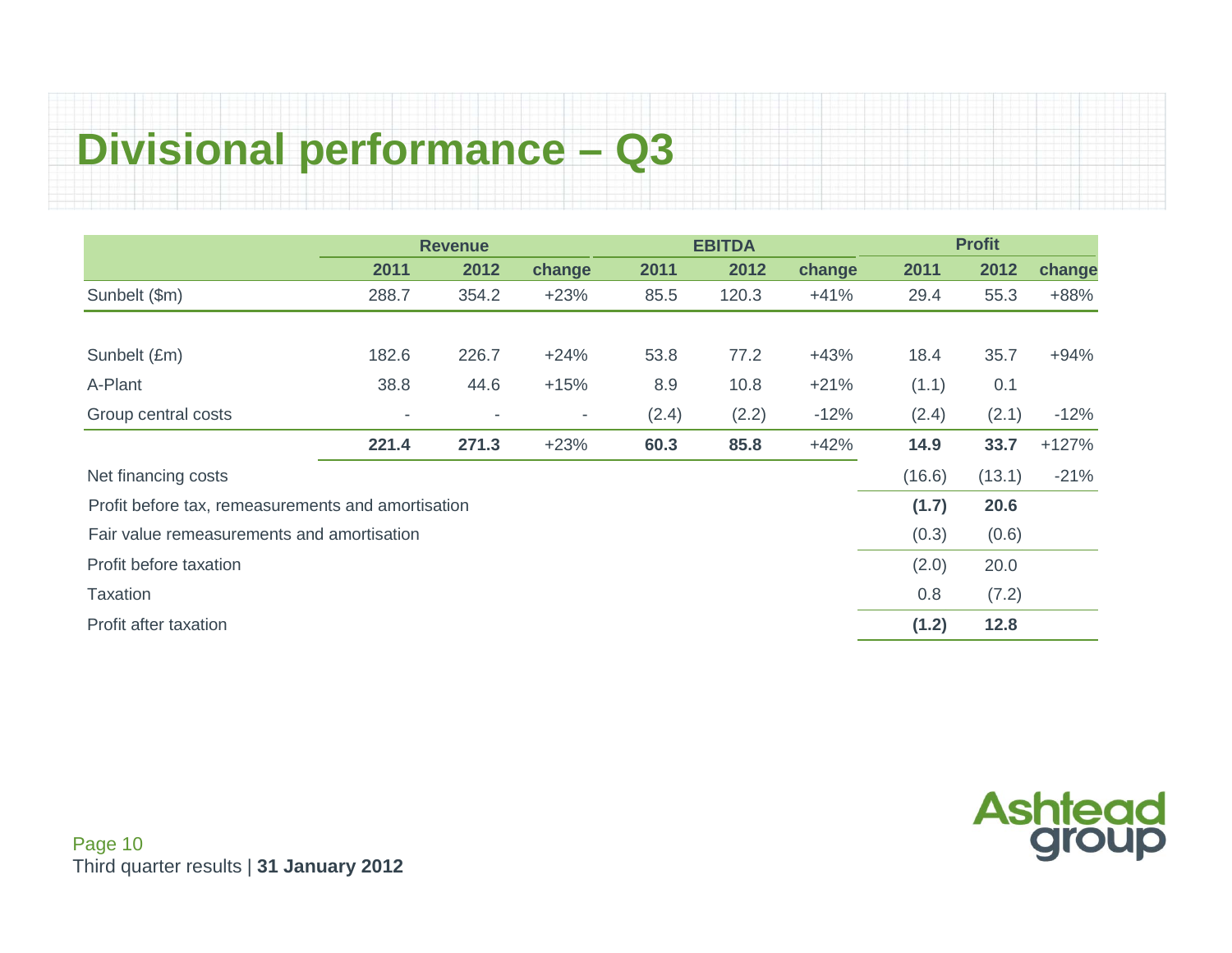### **Divisional performance – LTM**

|                                                                  |         | <b>Revenue</b> |        | <b>EBITDA</b> |       |        |        |        |         |
|------------------------------------------------------------------|---------|----------------|--------|---------------|-------|--------|--------|--------|---------|
|                                                                  | 2011    | 2012           | change | 2011          | 2012  | change | 2011   | 2012   | change  |
| Sunbelt (\$m)                                                    | 1,162.9 | 1,451.0        | $+25%$ | 379.4         | 506.7 | $+34%$ | 152.8  | 262.5  | $+72%$  |
|                                                                  |         |                |        |               |       |        |        |        |         |
| Sunbelt (£m)                                                     | 753.5   | 906.7          | $+20%$ | 245.9         | 316.5 | $+29%$ | 99.1   | 164.0  | $+65%$  |
| A-Plant                                                          | 162.3   | 182.9          | $+13%$ | 43.3          | 46.7  | $+8%$  | 3.6    | 5.0    | $+39%$  |
| Group central costs                                              | ٠       |                |        | (7.4)         | (7.5) | $+1%$  | (7.5)  | (7.5)  |         |
|                                                                  | 915.8   | 1,089.6        | $+19%$ | 281.8         | 355.7 | $+26%$ | 95.2   | 161.5  | $+70%$  |
| Net financing costs                                              |         |                |        |               |       |        | (70.0) | (53.8) | $-23%$  |
| Profit before tax, amortisation, remeasurements and exceptionals |         |                |        |               |       |        | 25.2   | 107.7  | $+327%$ |
| Amortisation, remeasurements and exceptionals                    |         |                |        |               |       |        | (2.7)  | (24.7) | +815%   |
| Profit before taxation                                           |         |                |        |               |       |        | 22.5   | 83.0   | +269%   |
| <b>Taxation</b>                                                  |         |                |        |               |       |        | (8.2)  | (31.1) | +279%   |
| Profit after taxation                                            |         |                |        |               |       |        | 14.3   | 51.9   | +263%   |

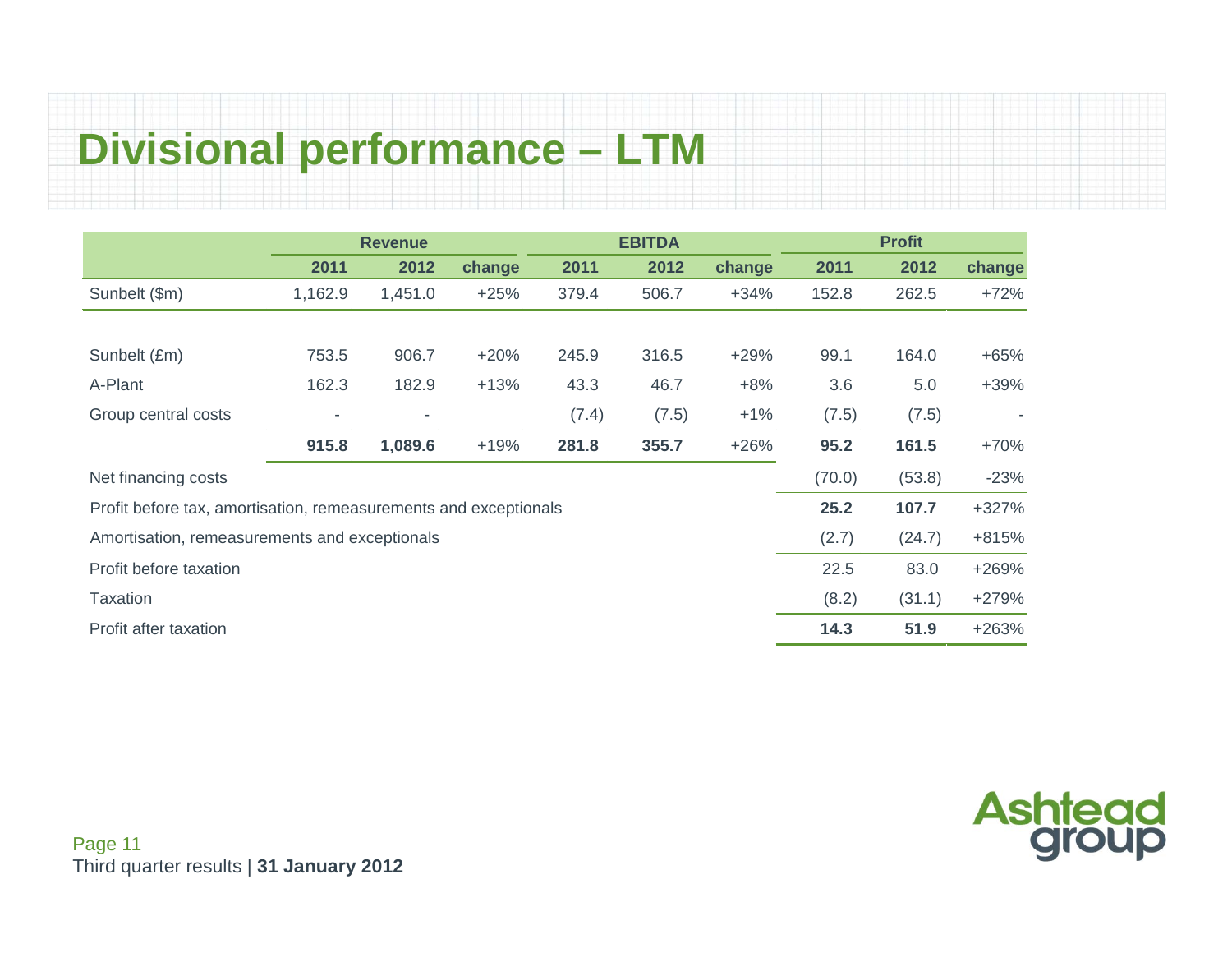### **Cash flow funds organic fleet growth**

|                                                      |      |                          |       |       |       |       |       |        |       | <b>LTM</b>    |
|------------------------------------------------------|------|--------------------------|-------|-------|-------|-------|-------|--------|-------|---------------|
| $(\text{Em})$                                        | 2003 | 2004                     | 2005  | 2006  | 2007  | 2008  | 2009  | 2010   | 2011  | <b>Jan 12</b> |
| <b>EBITDA before exceptional items</b>               | 150  | 147                      | 170   | 225   | 310   | 380   | 359   | 255    | 284   | 356           |
| <b>EBITDA</b> margin                                 | 28%  | 29%                      | 32%   | 35%   | 35%   | 38%   | 33%   | $30\%$ | 30%   | 33%           |
| Cash inflow from operations before fleet changes and |      |                          |       |       |       |       |       |        |       |               |
| exceptionals                                         | 157  | 140                      | 165   | 215   | 319   | 356   | 374   | 266    | 280   | 334           |
| Cash conversion ratio                                | 105% | 95%                      | 97%   | 96%   | 97%   | 94%   | 104%  | 104%   | 99%   | 94%           |
| Maintenance capital expenditure                      | (89) | (83)                     | (101) | (167) | (245) | (231) | (236) | (43)   | (203) | (301)         |
| Disposal proceeds                                    | 29   | 32                       | 36    | 50    | 78    | 93    | 92    | 31     | 60    | 84            |
| Interest and tax                                     | (40) | (33)                     | (31)  | (41)  | (69)  | (83)  | (64)  | (54)   | (71)  | (64)          |
| Growth capital expenditure                           | (18) | $\overline{\phantom{a}}$ | (10)  | (63)  | (63)  | (120) |       |        |       | (117)         |
| Dividends paid                                       | (9)  |                          | ۰     | (2)   | (7)   | (10)  | (13)  | (13)   | (15)  | (15)          |
| Cash available to fund debt paydown or M&A           | 30   | 56                       | 59    | (8)   | 13    | 5     | 153   | 187    | 51    | (79)          |

- $\bullet$ Healthy EBITDA margins ensure significant top line cash generation throughout the cycle
- $\bullet$ Cash from operations funds organic growth investment, tax, interest and dividends
- ●Historically, debt has only increased at times of large scale M&A

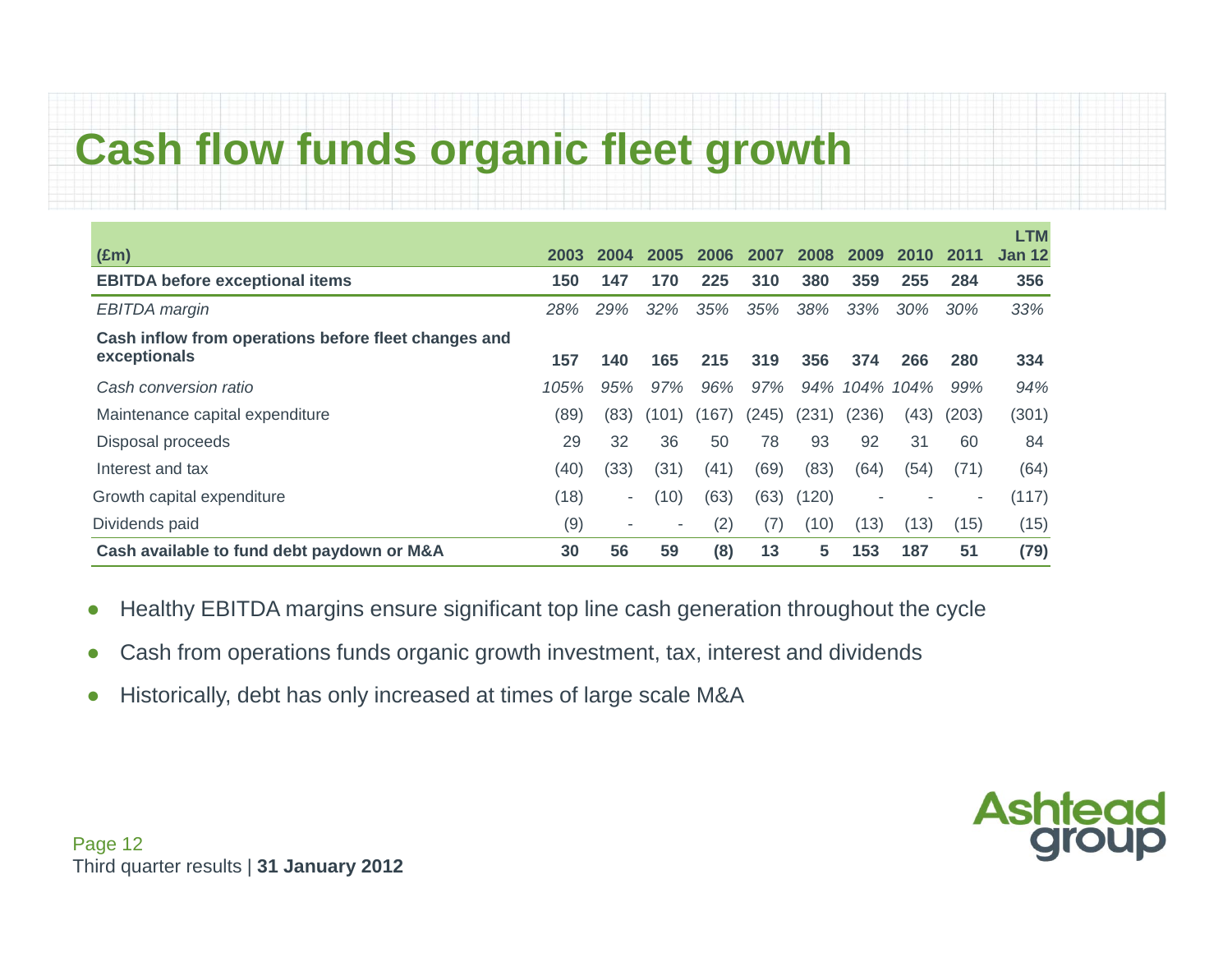### **Net debt and leverage**

### **Net debt to EBITDA continues to reduce despite the high fleet investment**

|                                        | Jan  | Jan  |
|----------------------------------------|------|------|
| $(\text{Em})$                          | 2011 | 2012 |
| Net debt at 30 April                   | 829  | 776  |
| <b>Translation impact</b>              | (39) | 46   |
| Opening debt at closing exchange rates | 790  | 822  |
| Change from cash flows                 | (22) | 86   |
| Non-cash movements                     | 6    | 3    |
| Net debt at period end                 | 774  | 911  |
|                                        |      |      |
| Comprising:                            |      |      |
| First lien senior secured bank debt    | 290  | 566  |
| Second lien secured notes              | 491  | 343  |
| Finance lease obligations              | 4    | 3    |
| Cash in hand                           | (11) | (1)  |
| <b>Total net debt</b>                  | 774  | 911  |
|                                        |      |      |
| Net debt to EBITDA leverage (x)        | 2.8  | 2.5  |

| <b>Interest</b>    |     |  |  |  |  |
|--------------------|-----|--|--|--|--|
| Floating rate: 62% |     |  |  |  |  |
| Fixed rate:        | 38% |  |  |  |  |